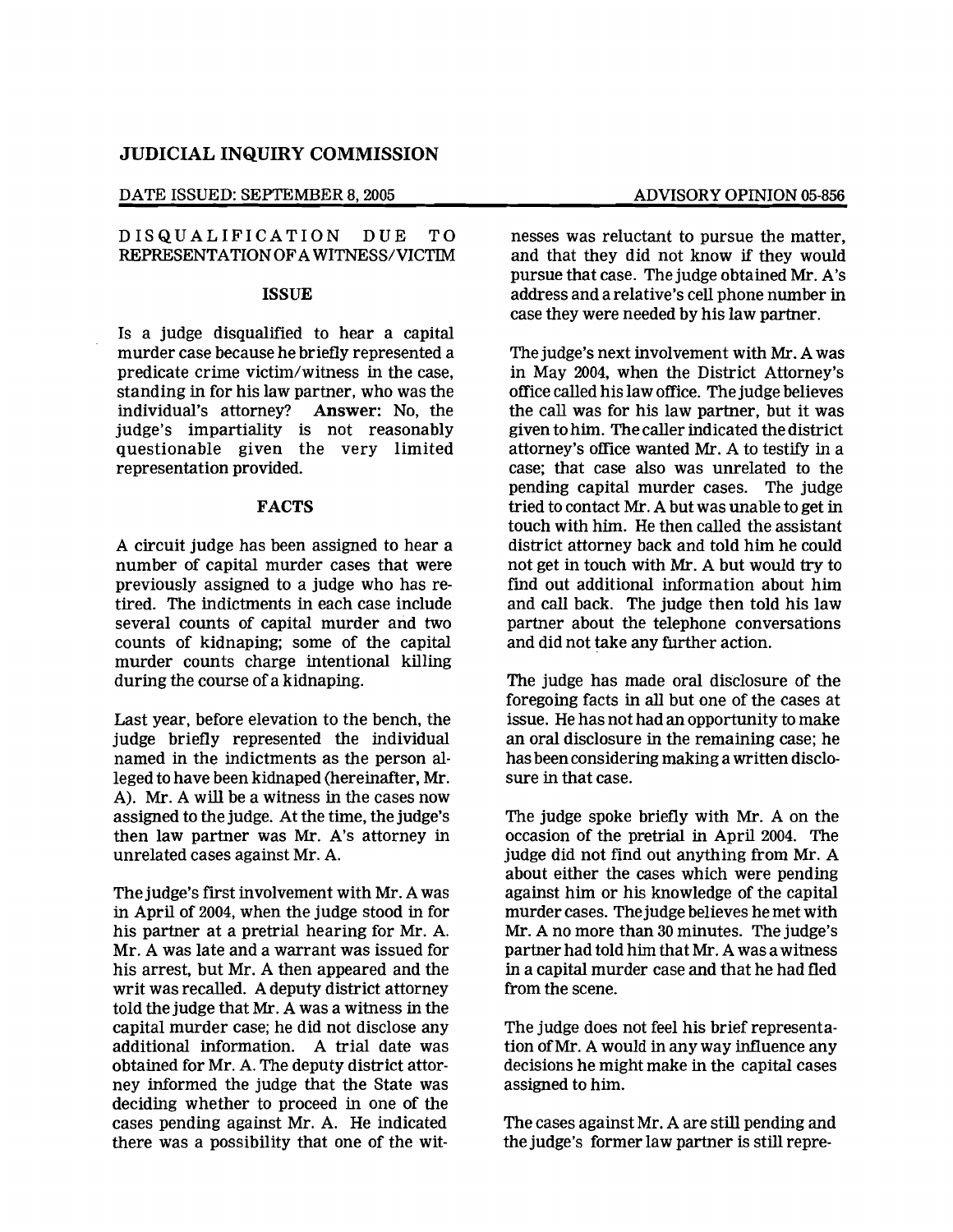senting Mr. A in those cases. The former law partner has not served as a lawyer in the matters in controversy pending before the judge.

# **DISCUSSION**

Under Canon 3C(I), recusal is required when "facts are shown which make it reasonable for members of the public or a party, or counsel opposed to question the impartiality of the judge." *Acromag-Viking u. Blalock,* 420 So.2d 60,61 (Ala. 1982). Specifically, the test under Canon 3C(l) is: "Would a person of ordinary prudence in the judge's position knowing all of the facts known to the judge find that there is a reasonable basis for questioning the judge's impartiality?" Matter of Sheffield, 465 So.2d 350,356 (Ala. 1984). The question under Canon  $3C(1)$  is not whether the judge is impartial in fact, but rather whether another person, knowing all of the circumstances, might reasonably question the judge's impartiality. *Exparte Duncan,* 638 So.2d 1332, 1334 (Ala. 1994).

The general standard in Canon 3C(I) is followed by a list of subsections stating circumstances in which it is presumed that a reasonable question as to the judge's impartiality exists. Canon 3C(I)(b) states, in pertinent part, that a judge's impartiality might be reasonably questioned when the judge "served as a lawyer in the matter in controversy, or a lawyer with whom he previously practiced law served during such association as a lawyer in the matter." The judge did not represent Mr. A in the matter in controversy, and the judge's law partner did not represent Mr. A in the matter in controversy during their association.

Since none of the other subsections potentially apply, the remaining issue is whether the judge is disqUalified under the general provision in Canon 3C(I).

The Commission has not addressed disqualification in the context of prior representation ofa witness. Since the witness in the cases at issue is also an alleged victim, the Commission believes it appropriate to apply the principles it has utilized when a judge has represented a party in an unrelated matter.

Before Advisory Opinion 99-740, the Commission held that a judge was not automatically disqualified from presidingover casesinvolving former clients whom the judge represented in unrelated matters, but that a judge might be prohibited from presiding over a case involving a former client depending on the particular facts in the case. Advisory Opinions 91-431, 93-481, and 97-658. In Advisory Opinion 99-740, the Commission concluded that a judge is disqualified from hearing cases in which former clients in unrelated matters appear for a period of two years from the time the representation ceases. Noting that a two-year period is observed in the federal courts under an interpretation of the provision in the Code of Conduct for United States Judges, the Commission found this period oftime appropriate for determining that there is a reasonable question as to a judge's impartiality under Canon 3C(I). In unusual circumstances, the Commission recognized, a judge might remain disqualified after the two-year period, if the nature or extent of the representation was such that a reasonable question as to the judge's impartiality remained.

The Commission continuesto believe that the two-year period is an appropriate measure for assessing whether a reasonable question exists as to ajudge's impartiality due to prior representation of a party in an unrelated manner. However, the Commission finds the present case illustrates that, just as there are unusual circumstancesin which a reasonable question may remain after a two year period, there are sometimes unusual circumstances in which there is no reasonable question as to the judge's impartiality before that period expires.

The representation provided by the judge was